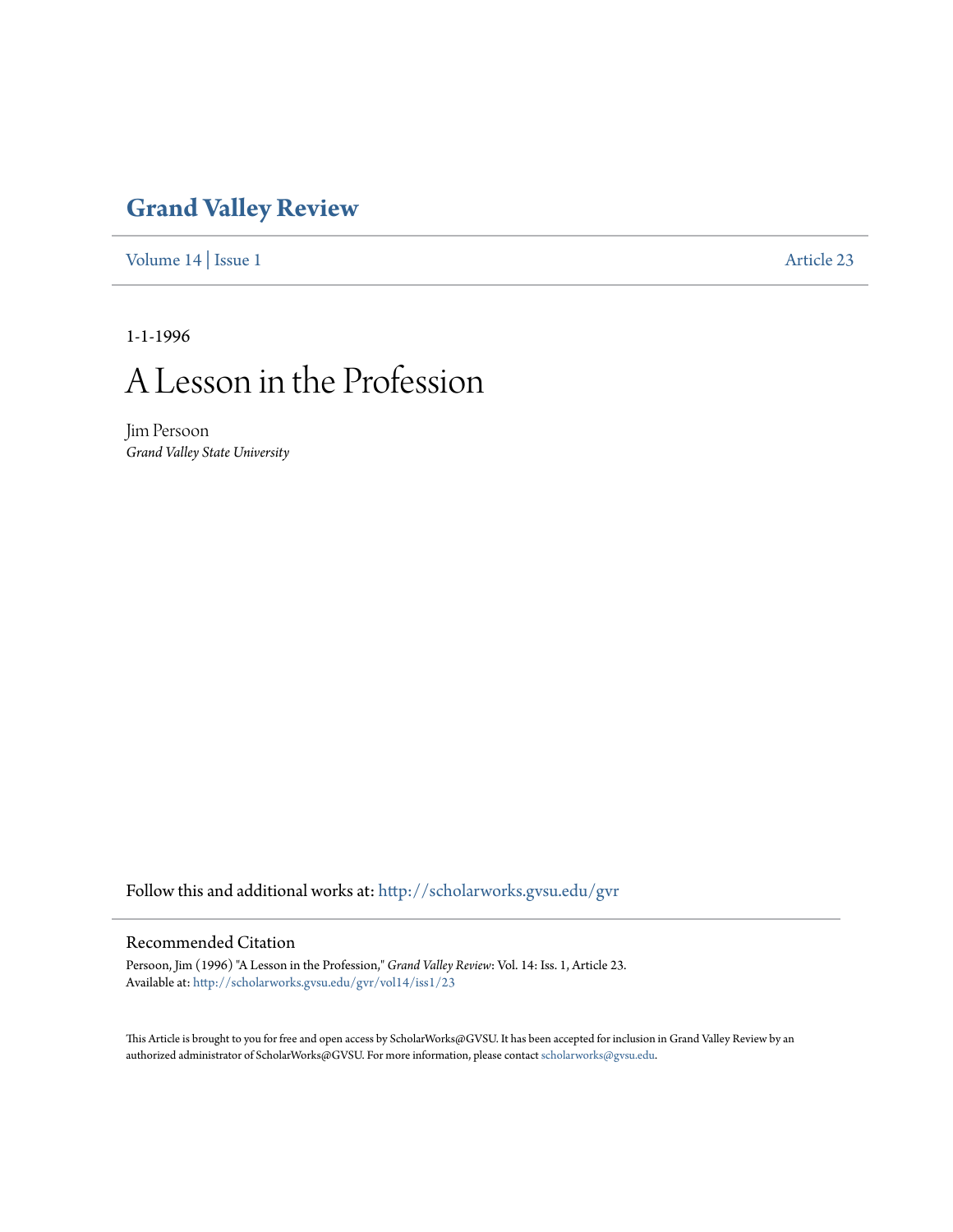## **A LESSON IN THE PROFESSION**

### *Jim Persoon*

If you think section A by Professor X = section B by Professor Y you are lying in a deep slumber.

Who is your teacher? Jesus? Discipline in the classroom a very serious problem. Nietzsche, I hear, was too hard a grader. Emily Dickinson wouldn't show up a student or for class. Robert Frost at a girls' school dumped all the essays in a wastebasket and read Sports Illustrated instead. Shelley ran away with one of the sophomores; Keats had this habit of coughing and coughing while staring out a window and falling silent a long while, which made his lectures quite uncomfortable, his handkerchief pressed to his mouth.